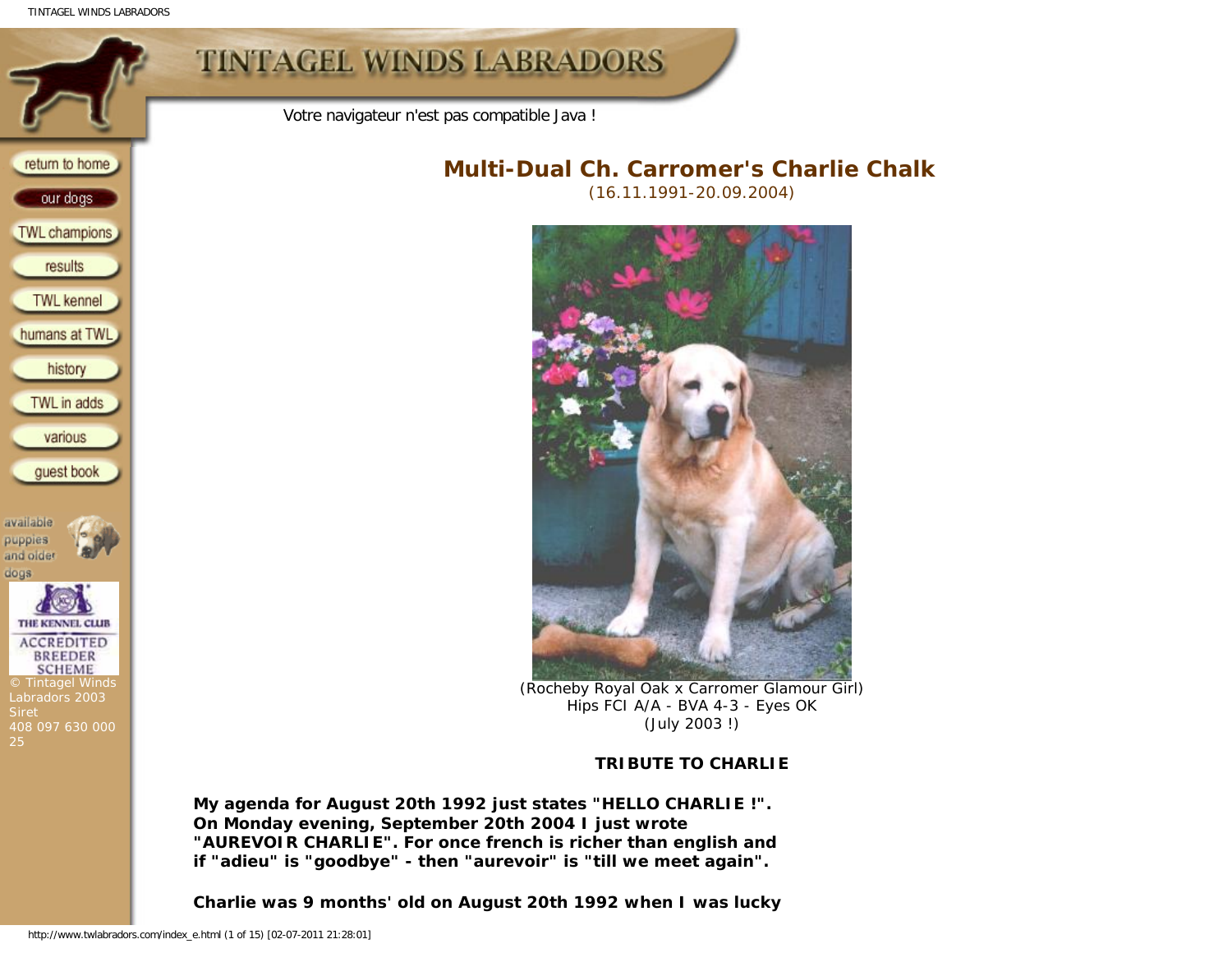**enough to see him curled up in a ball with his litter sister Carmen Miranda. I was actually looking for a black dog after saying farewell to Kupros Lucifer at almost 15 years' old. Lucky to notice the yellow ball, lucky that Carol and Mervyn considered me worthy enough to have him in France, lucky to have had over twelve unforgettable years with one of the soundest living creatures I have ever known.**

**Charlie never had a cross word for anyone, he was a "glad" dog, glad to live, glad to eat, glad to see the sun rise in the morning, glad to meet bitches in season, glad to go on a shoot, glad to lie by the fire, glad to drive through the night, his head on my lap, and still glad at the end of the show to carry his cup round the main ring, glad about everything... Adaptable, biddable Charlie, charming to live with, exciting to pick up with, glorious to show with.**

**The added bonus was that his genotype turned out to reflect exactly his phenotype and thus his children and grandchildren show his same qualities across five continents. In 1994 he was consecrated TOP DOG all breeds in France and the same year was TOP FIELD TRIAL Labrador. He won 86 International tickets until I retired him at 9 years old from regular competition after he took 2 RBIS at two International all breeds show in a row. He was TOP LABRADOR in France from 1993 through 1999, winning on the way the French Kennel Club CH. Show seven times in 8 years, and the Progeny Class at the French Retriever Club CH. Show every single year including 2003. On March 7th 2004 he was 2nd top stud dog in France (behind the Greyhound) followed in the main ring and onto the podium by his four beautiful champion daughters all of whom were also Field Trial qualified.**

**Charlie remains the greatest Labrador ever seen in continental Europe and is universally considered as the Labrador of the decade. For me he was, above all, my constant companion : draped over my feet whenever I had time to sit down, the friend of little children, the welcome committee for visitors, the only man I have ever lived with in total harmony for over twelve years until I kissed him goodbye and closed his eyes late on the last of the summer evenings and let him go because he had had enough.**

**Beloved Charlie, my heart will always be as full of you as are my eyes of tears today. You brought joy to all who knew you and I must now be glad for your life. Thank-you Mervyn and Carol for Charlie, for your love and friendship and for your present comfort. Charlie, Rest In Peace and in our loving memories.**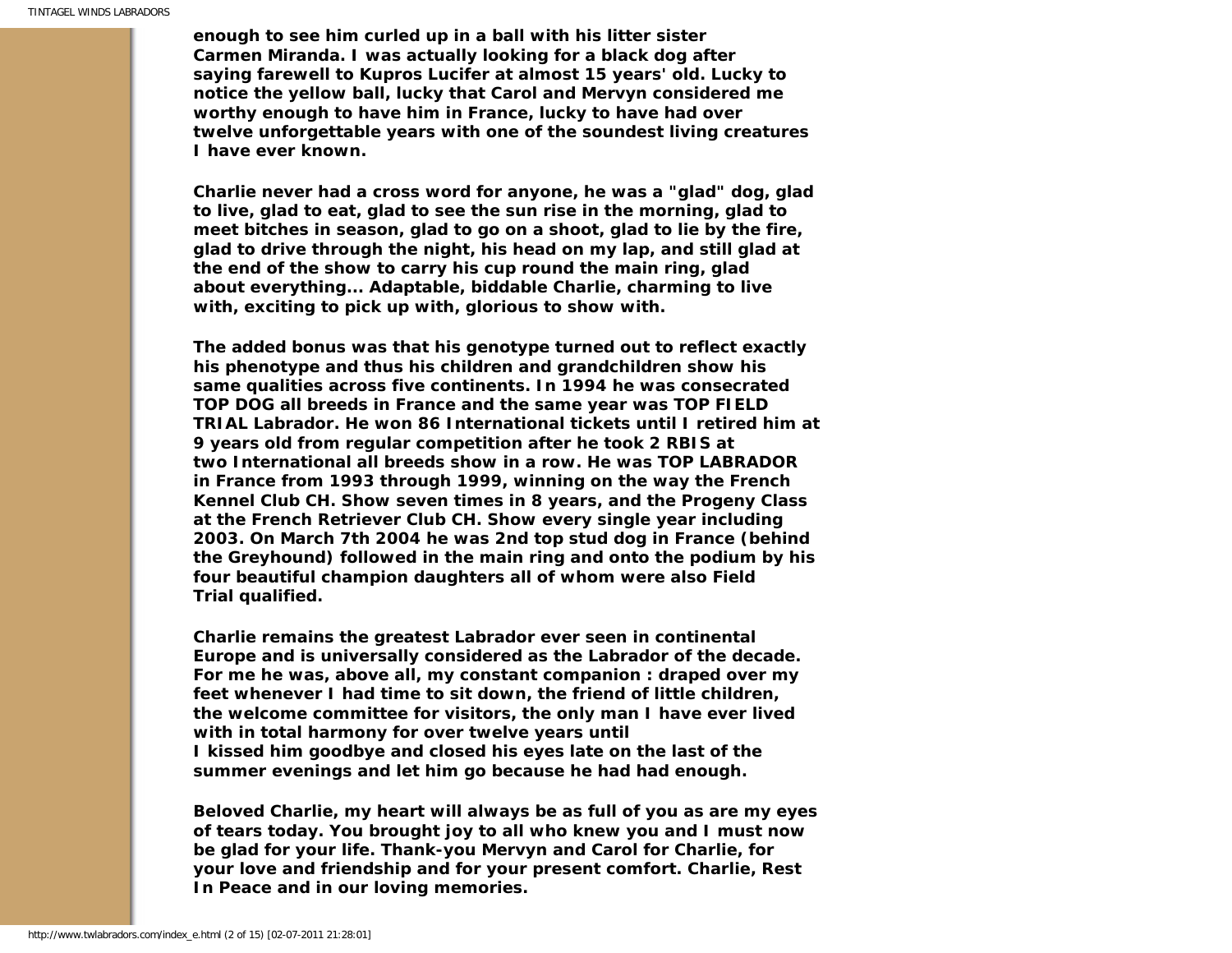**FRENCH CHAMPION**

**FIELD TRIAL CHAMPION "à l'anglaise"**

**INTERNATIONAL CHAMPION**

**SWISS CHAMPION**

**LUXEMBOURG CHAMPION**

**BELGIUM CHAMPION**

**STUD "ELITE A" F.R.C**

**Top Labrador in France 1993 - 1999** N° 1 in Switzerland 1999 & 2000

(The first Elite A in France...Jake is the second ! Well done boys...)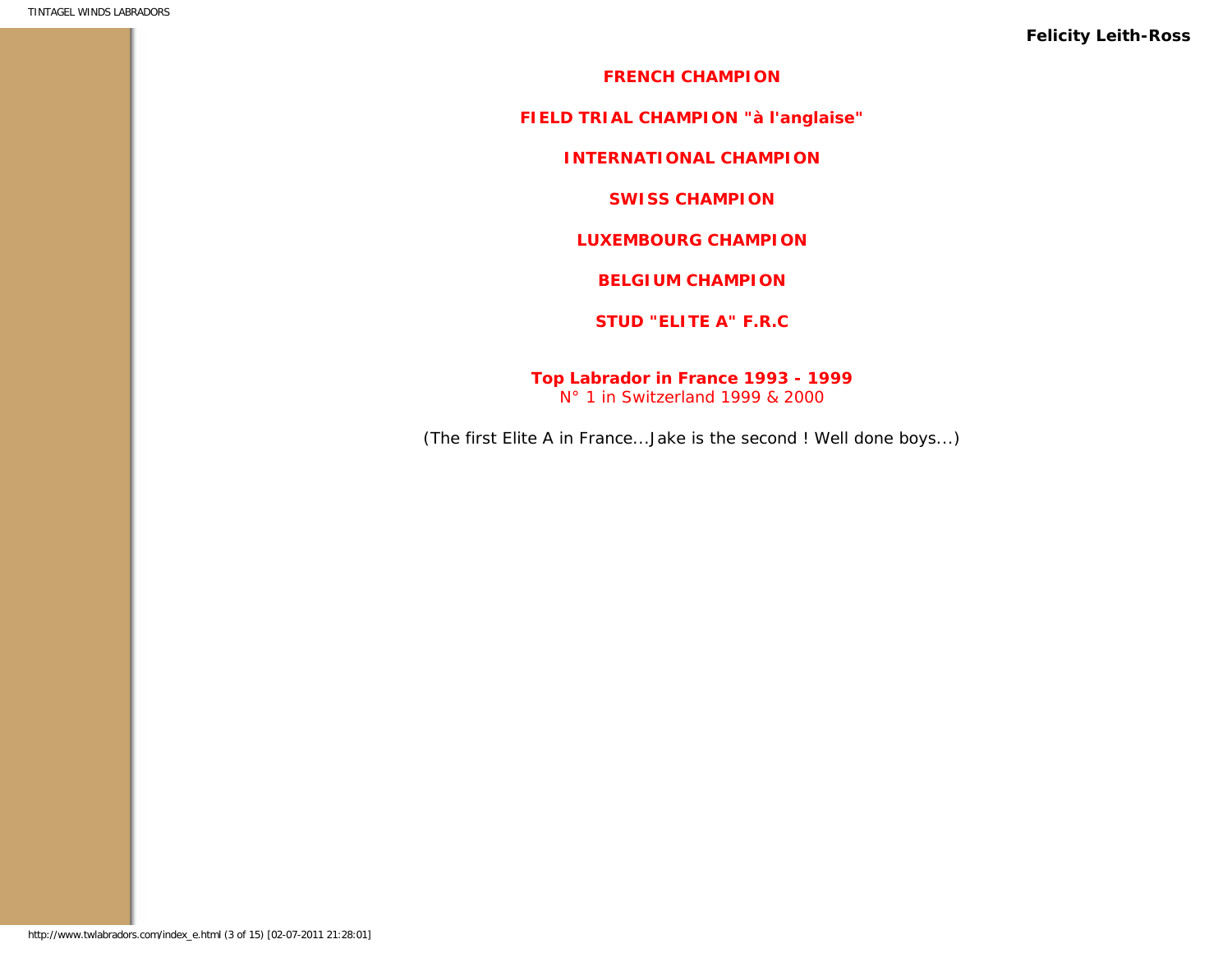

(11 ans !)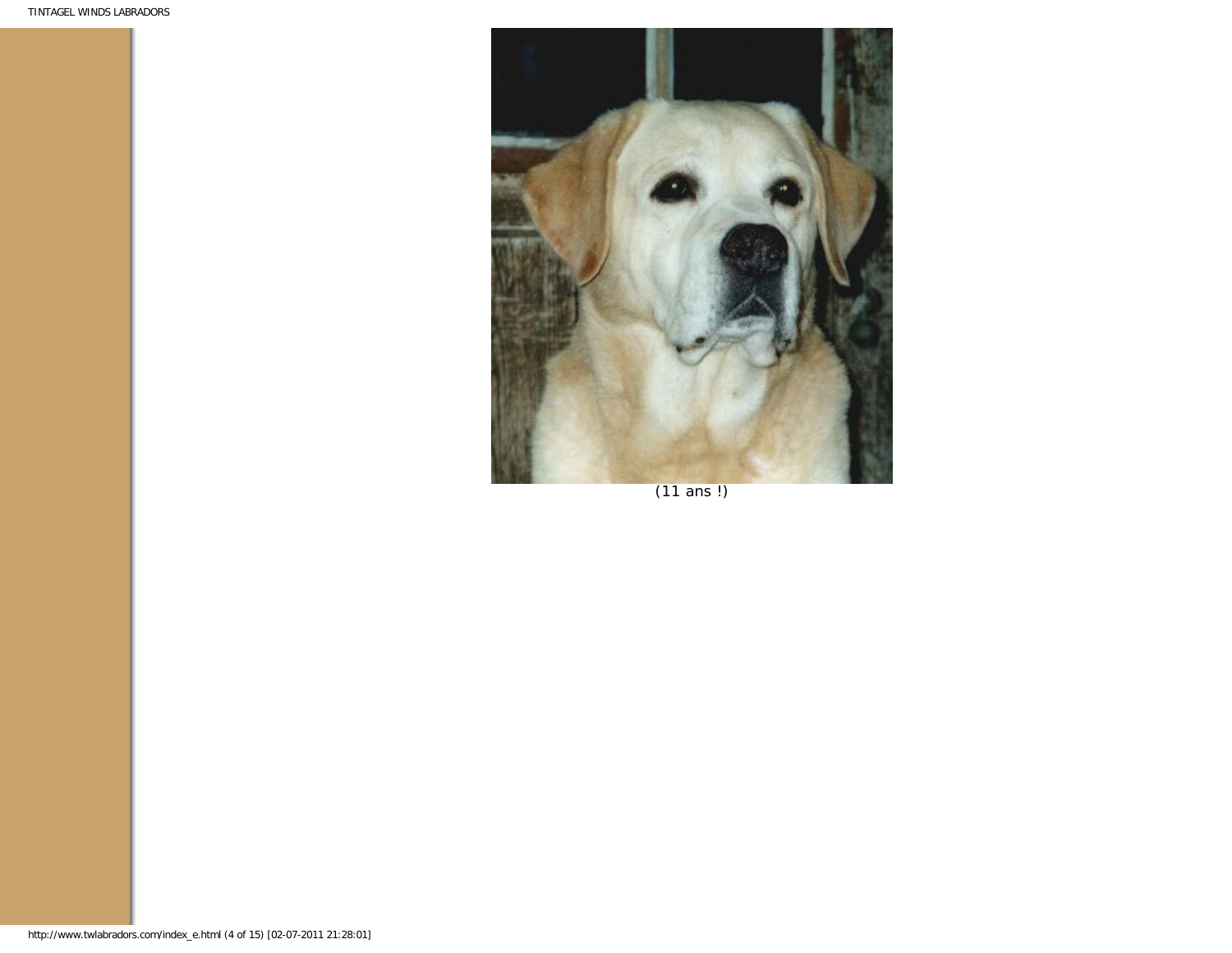

(Here aged 10 !)

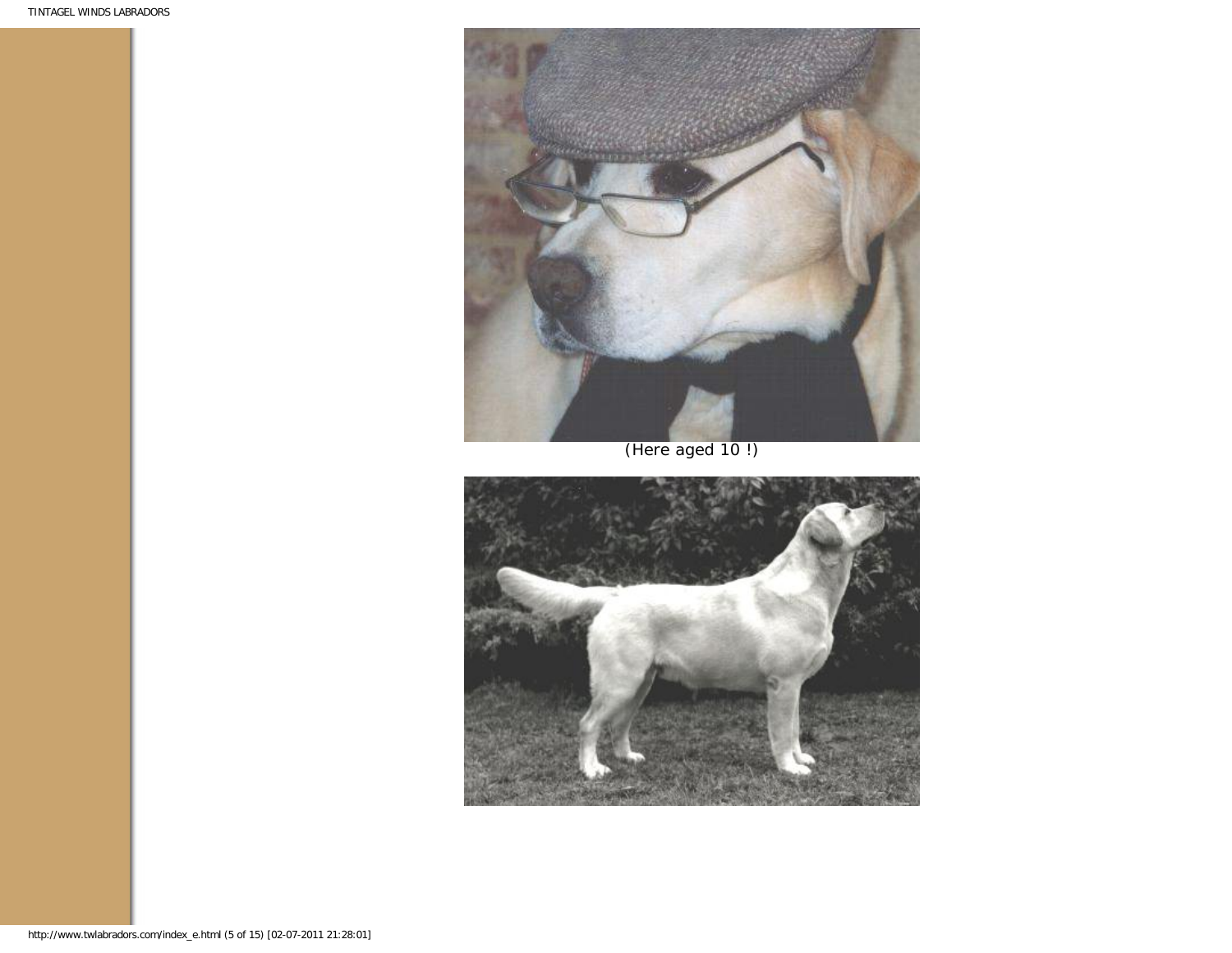



http://www.twlabradors.com/index\_e.html (6 of 15) [02-07-2011 21:28:01]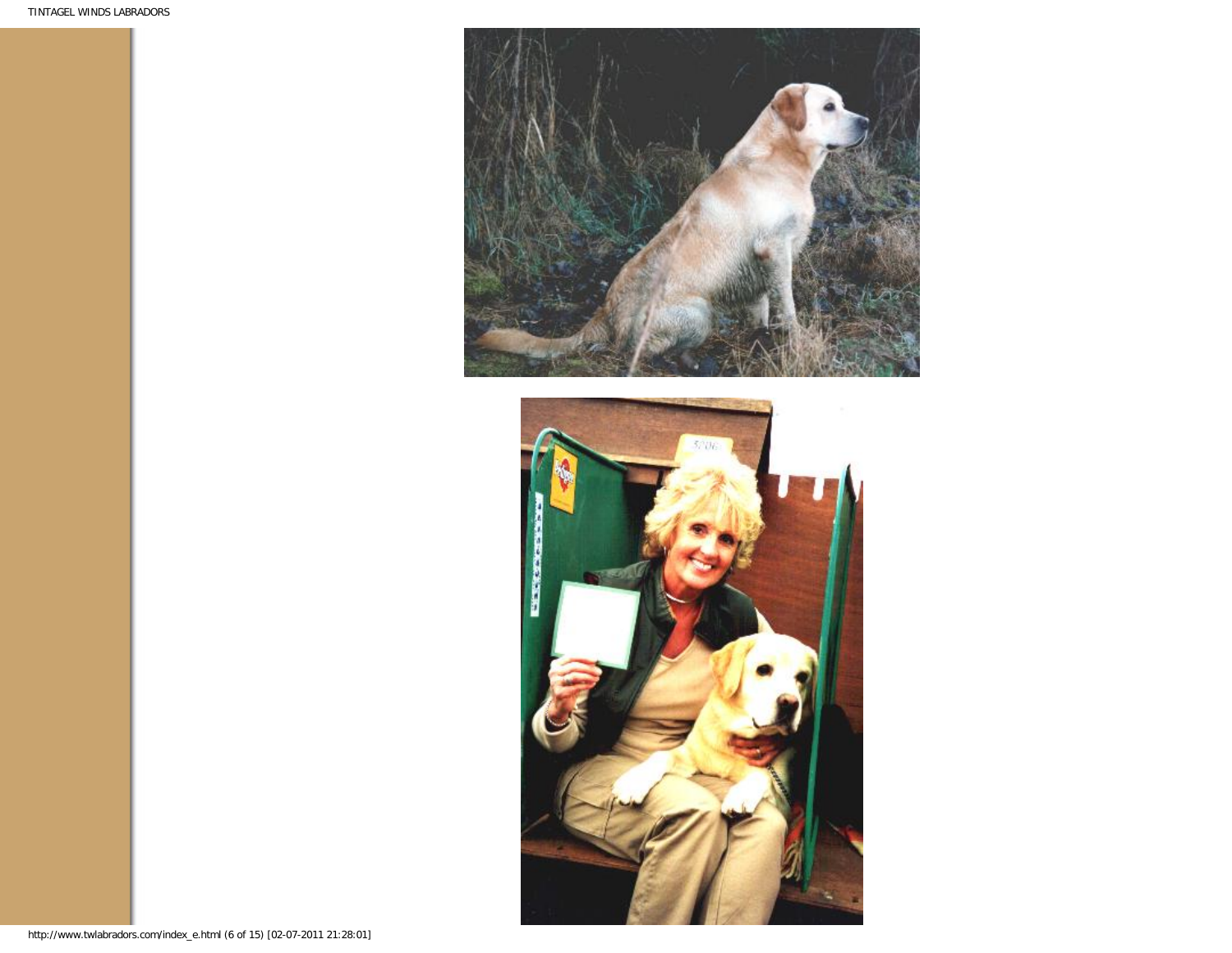

Charlie Reynolds and Carol Chalk or have we made a mistake !?





Field-Trials are so much fun that I decided to become...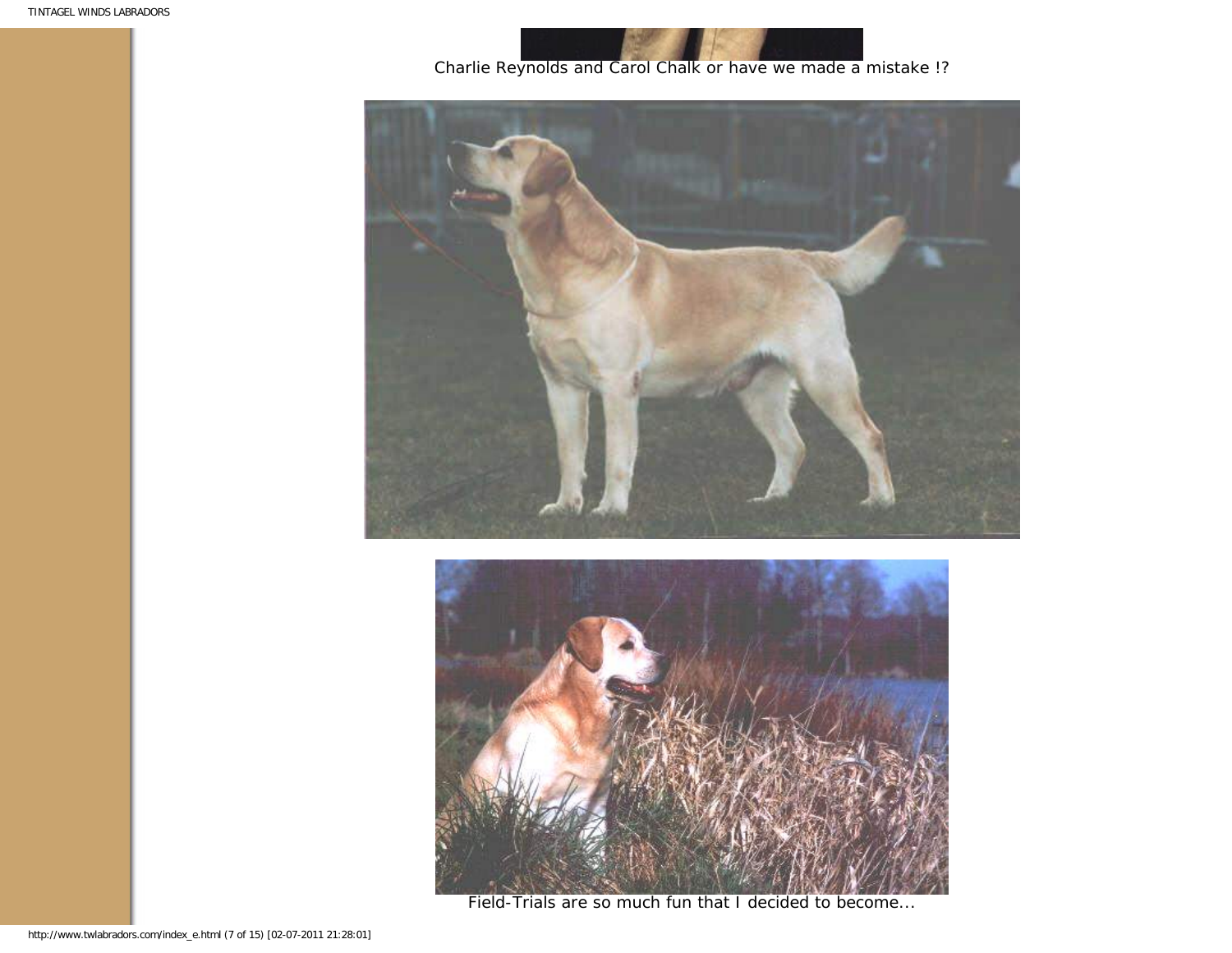French Field Trial Champion "à l'Anglaise" !



Seen in a restaurant... a well known celebrity and his girl friend

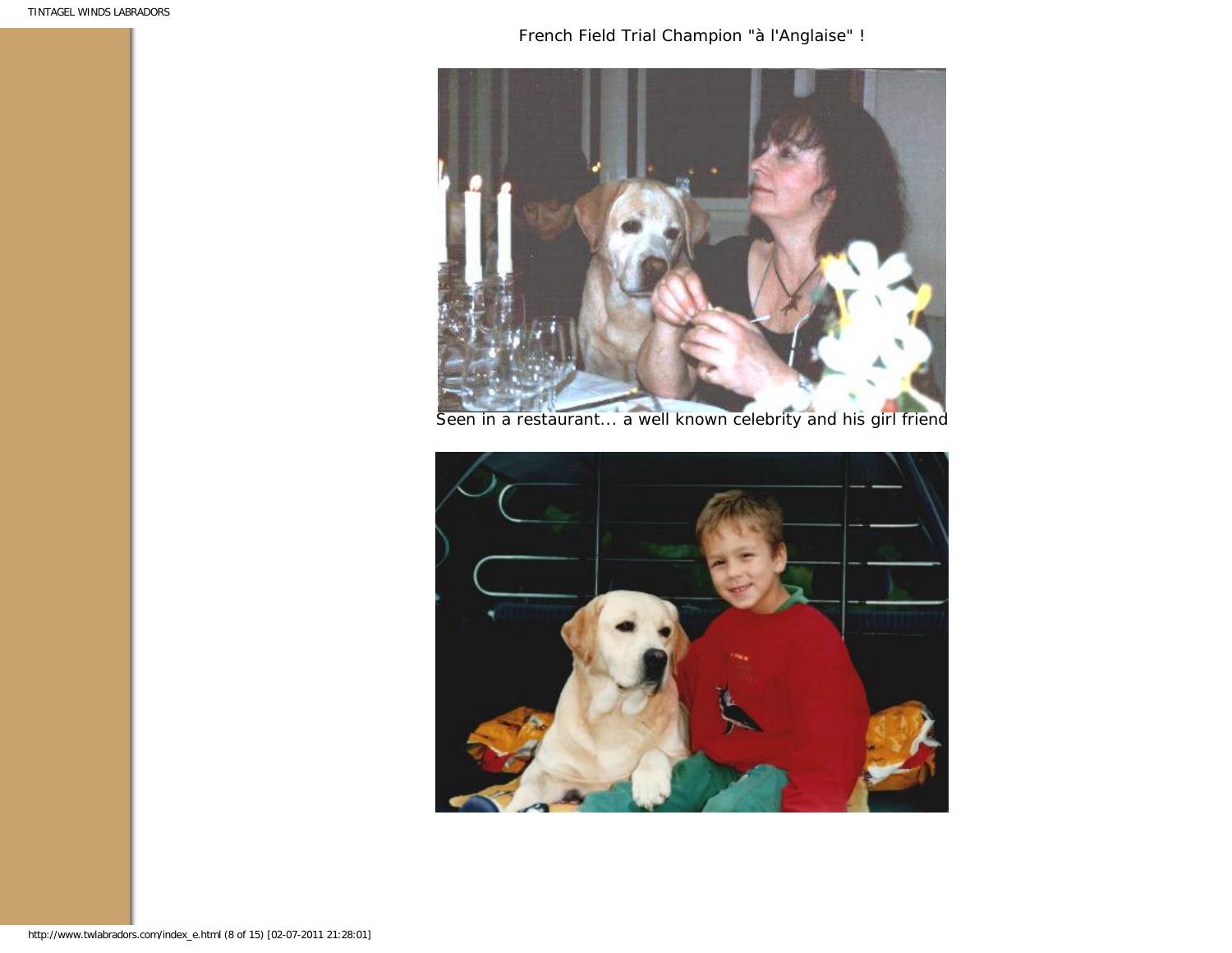

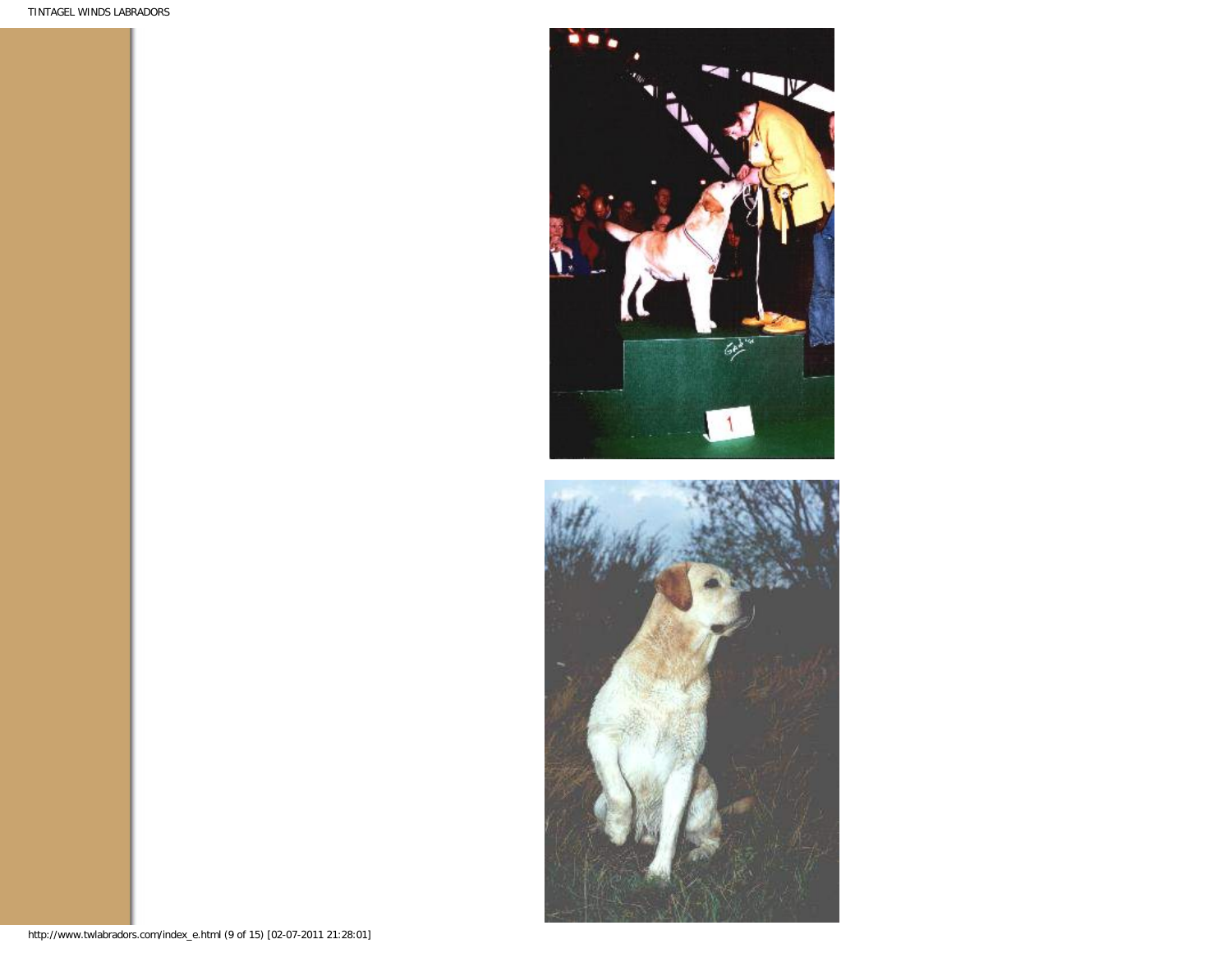

Stud Class - Dampierre 2002

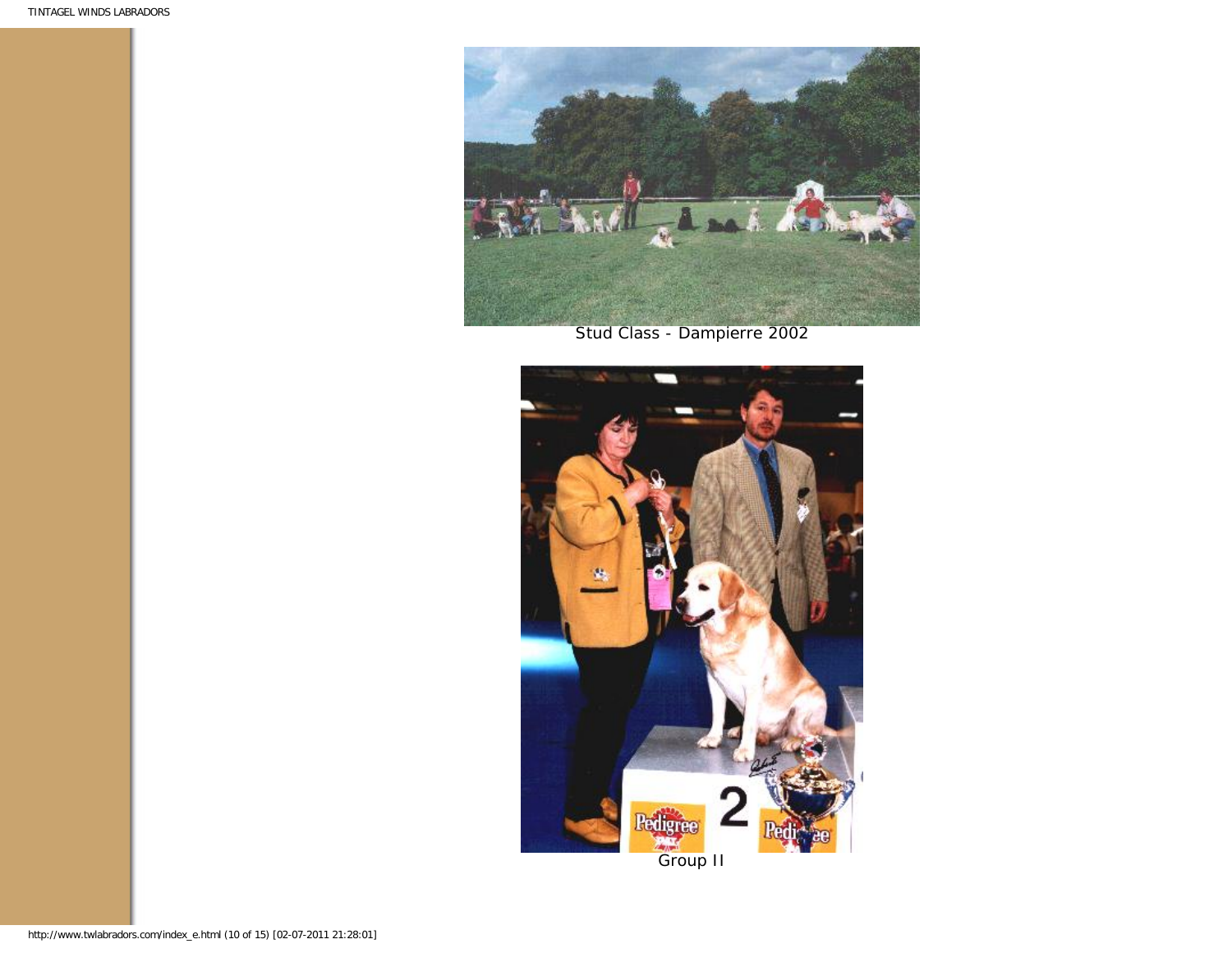



Just Orphan Annie of T.W. - Charlie - Jungle Fever of T.W. Charlie and 2 of his daughters...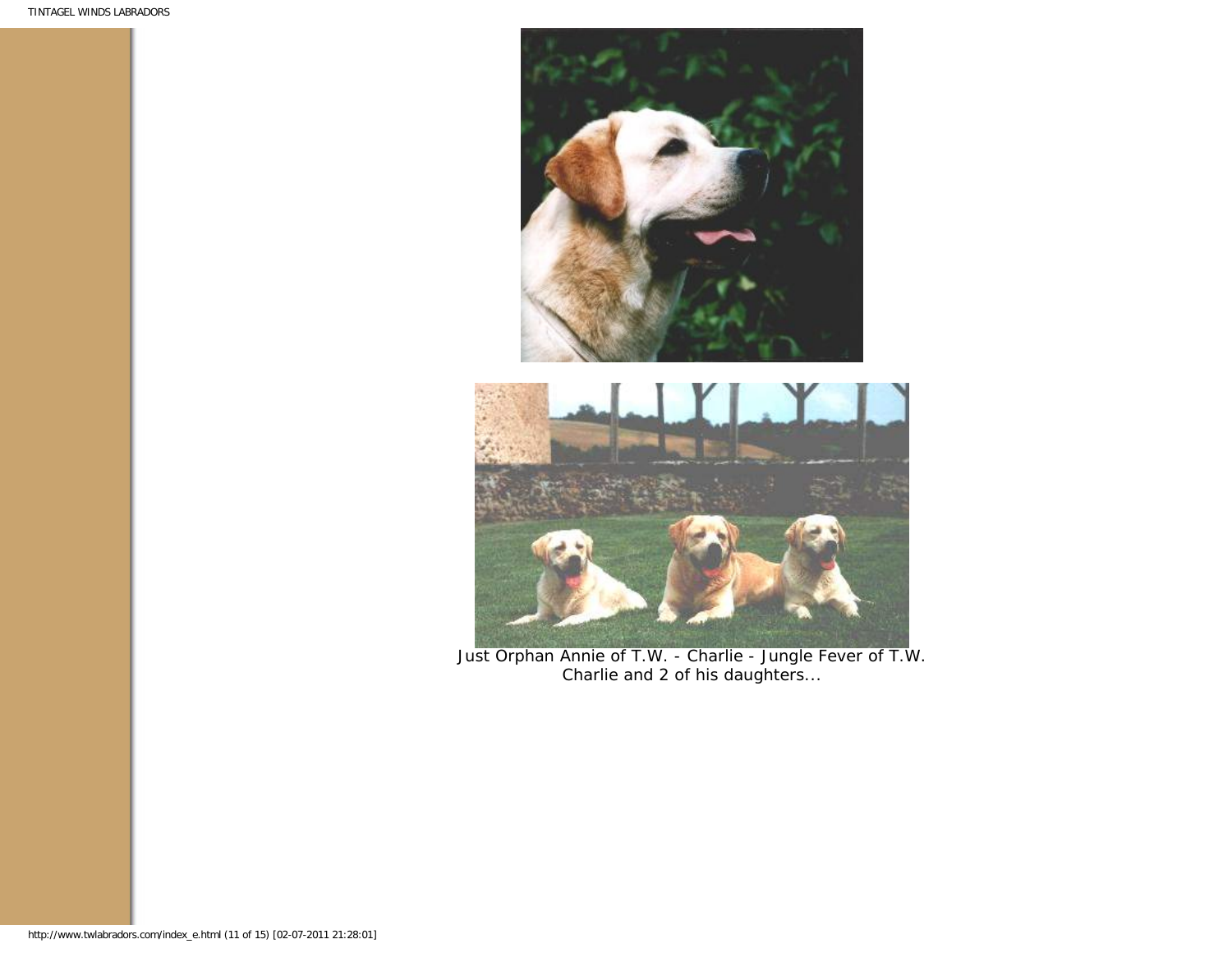

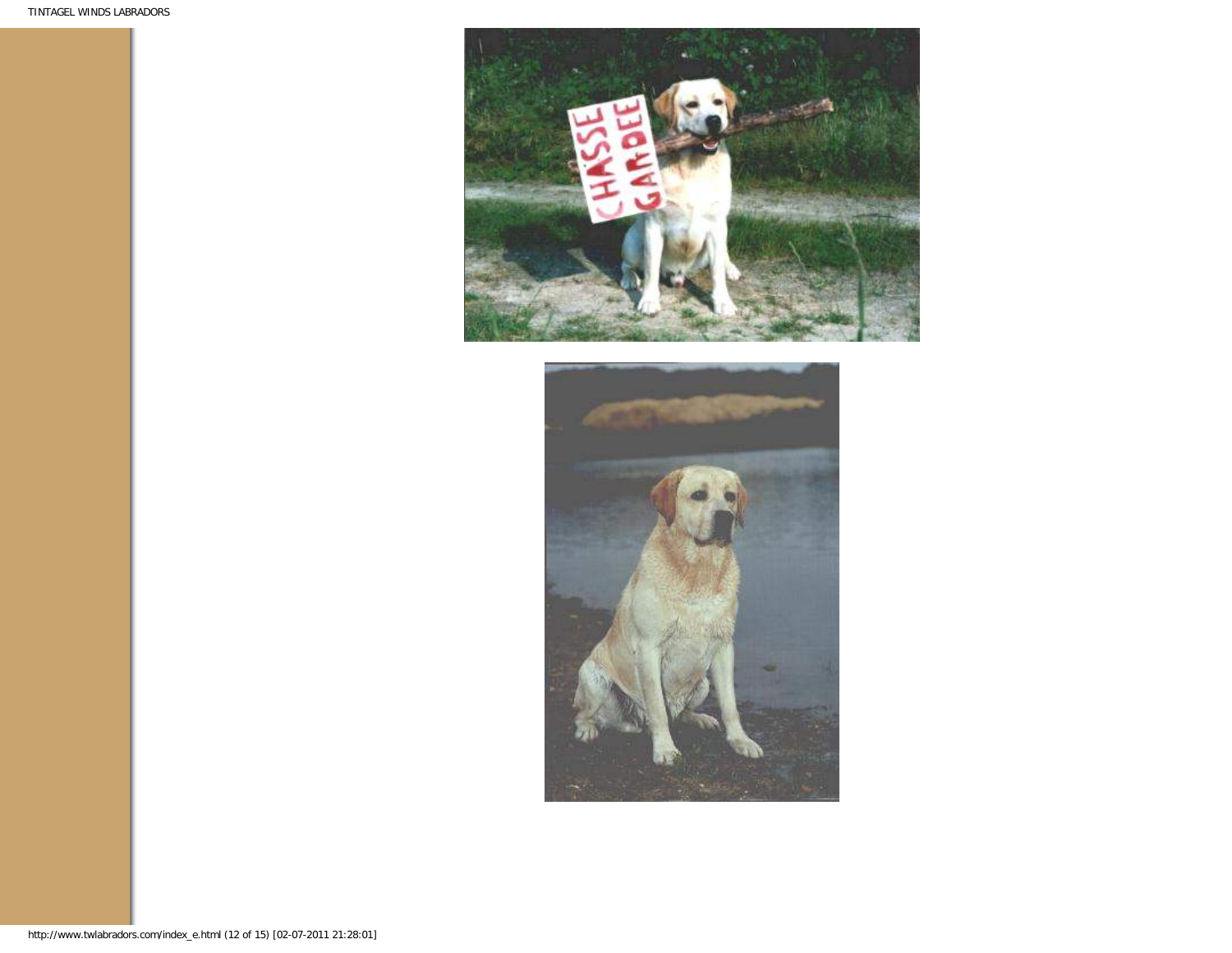

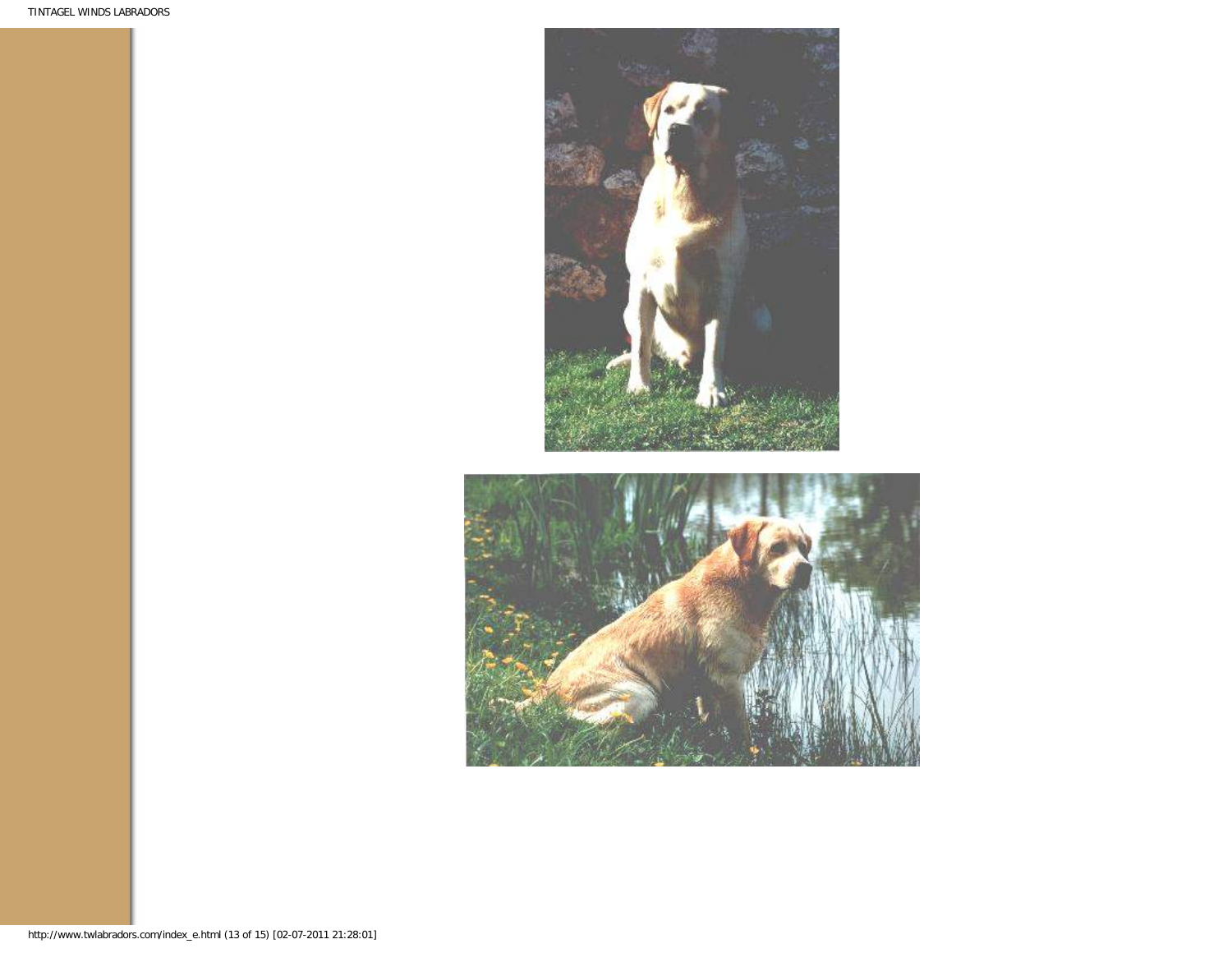

(photo F. Nicaise)